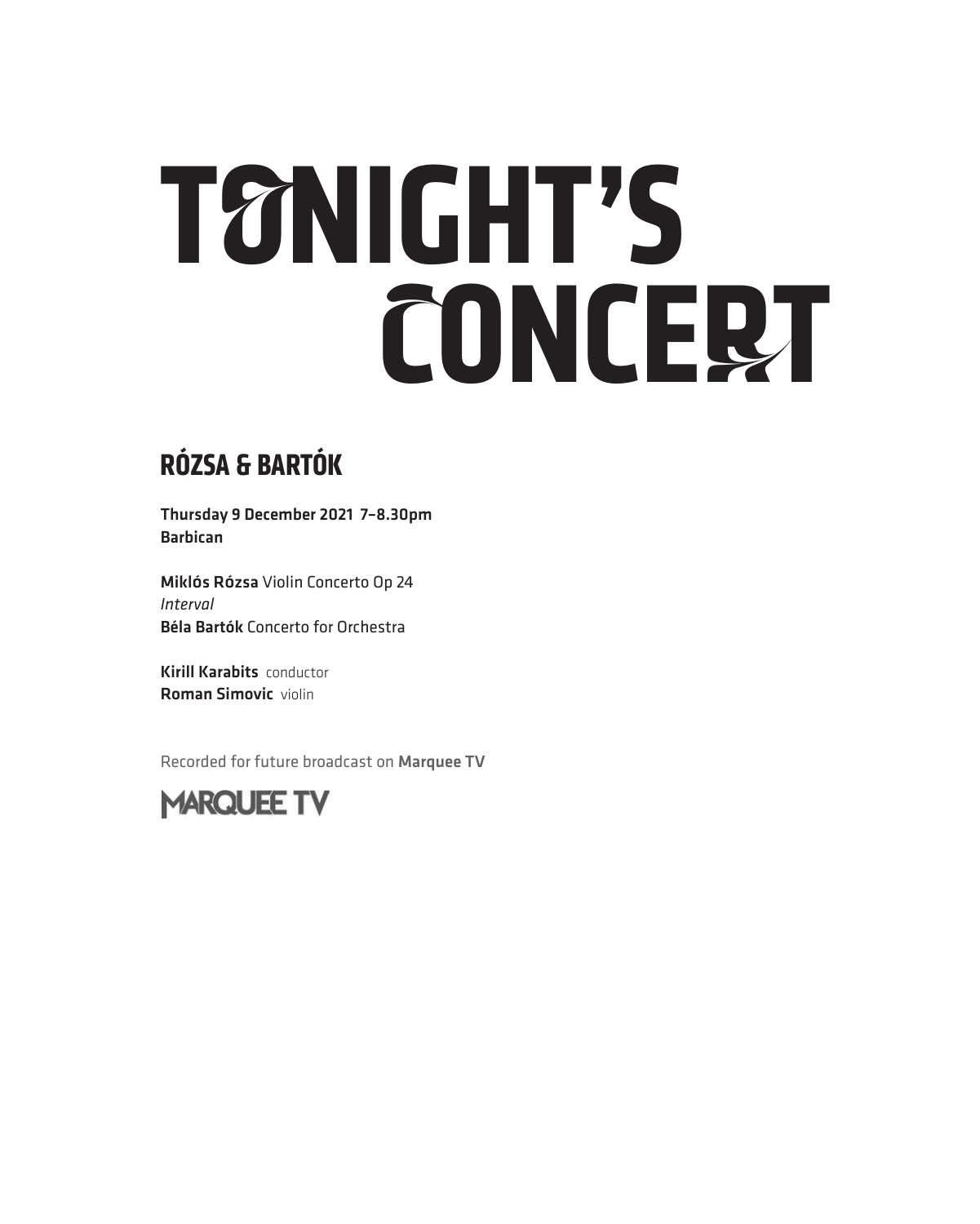## Welcome



This publication was produced to ISO 14001-2004 Environmental Management Standards and 95% of the waste created during the process is recycled. The material used includes vegetable oil inks, elemental chlorine-free pulp and fibre from certified forests and other controlled sources.

**Contents** 

## Coming Up

Warm welcome to this evening's LSO<br>
concert in our Barbican home. We<br>
are very pleased that Kirill Karabits,<br>
whom the Orchestra has been eager to work concert in our Barbican home. We are very pleased that Kirill Karabits, whom the Orchestra has been eager to work with for some time, has agreed to step in as conductor for our concerts at the Barbican in December. We send our best wishes for a full and speedy recovery to Sir Simon Rattle, who is currently isolating at home following a diagnosis of COVID-19, and therefore unable to undertake his engagements with the LSO this month.

Tonight's programme opens with the Violin Concerto by Miklós Rózsa, a Hungarian composer best known for his classic Hollywood film scores including *The Four Feathers*, a feature film landmark in 1939 with soundtrack recorded by the LSO, and *Ben-Hur*. We are thrilled that our own LSO Leader, Roman Simovic, will perform this rarely heard, sparkling Violin Concerto.

## Kathryn McDowell CBE DL LSO Managing Director

After the interval, the LSO will perform *Concerto for Orchestra* by Rózsa's fellow Hungarian Béla Bartók, so called for its soloistic and virtuosic treatment of each section of instruments. Written during Bartók's final years to a commission from the conductor Serge Koussevitzky for the Boston Symphony Orchestra, it has become one of the composer's most popular works.

> *Please switch off all phones. Photography and audio/video r* not permitted during the performance.

ography: echnie, Konrad Cwik, tion/Bridgeman Images od 024 7692 0059 bbells Ltd 020 3603 7937

publication were correct at time of going to press.



At this evening's concert we say a special thank you to the LSO Friends, a group of music-lovers who are among our most committed champions throughout the year, as well as enjoying a range of opportunities to get closer to our music. We are delighted to have many Friends in the audience tonight – thank you all for your support, and if you are not yet a member of this group, please do consider joining!

2 / Welcome / welcome / welcome / 3 December 2021 / 3 December 2021 / 3 December 2021 / 2 December 2021 / 3 December 2021 / 3 December 2021 / 3 December 2021 / 3 December 2021 / 3 December 2021 / 3 December 2021 / 3 Decemb *9 December 2021*

## **Contents**

## **MUSIC AND COMPOSERS**

in Concerto lós Rózsa certo for Orchestra a Bartók

## **ARTISTS**

I Karabits nan Simovic **Orchestra** 

J & Retiring Members

Tonight's performance is being recorded for future broadcast by our media partner Marquee TV.

I hope you enjoy the concert and that you will be able to join us again soon. Next Wednesday there is another chance to hear Bartók's *Concerto for Orchestra* in a Half Six Fix performance conducted and presented by Kirill Karabits. Our final concert of the year on 16 December will be dedicated to Bernard Haitink, who passed away in October, and will include the first performance of a short piece by Mark-Anthony Turnage, written as his tribute in honour of this great musical figure and much-loved conductor.

| Thursday 16 December 7pm<br><b>Barbican</b>                                                                                                                                                                                             |                                | <b>ABOUT THE</b>                                                                                                   |  |
|-----------------------------------------------------------------------------------------------------------------------------------------------------------------------------------------------------------------------------------------|--------------------------------|--------------------------------------------------------------------------------------------------------------------|--|
| <b>DEBUSSY, BERLIOZ &amp; MAHLER</b>                                                                                                                                                                                                    | 6<br>$\overline{7}$<br>10      | Viol<br>Mikl<br>Con                                                                                                |  |
| A concert dedicated to the late Bernard Haitink with the<br>premiere of Mark-Anthony Turnage's A Cortege for Bernard<br>Haitink, plus Mahler's Fourth Symphony.                                                                         | 12                             | Béla                                                                                                               |  |
| Thursday 6 January 7pm<br><b>Barbican</b>                                                                                                                                                                                               | <b>ABOUT THE</b>               |                                                                                                                    |  |
| UNSUK CHIN, SIBELIUS & BARTÓK                                                                                                                                                                                                           | 14<br>15<br>16                 | Kiril<br>Ron<br>The                                                                                                |  |
| Sir Simon Rattle conducts Sibelius, Bartók's Miraculous<br>Mandarin Suite and the world premiere of Unsuk Chin's                                                                                                                        |                                |                                                                                                                    |  |
| Violin Concerto No 2, with Leonidas Kavakos.                                                                                                                                                                                            | <b>PLUS</b>                    |                                                                                                                    |  |
| Friday 14 January 1pm & 6pm<br>LSO St Luke's                                                                                                                                                                                            | 4                              | New                                                                                                                |  |
| <b>BBC RADIO 3 CONCERTS</b><br><b>RACHMANINOFF &amp; FRIENDS</b>                                                                                                                                                                        |                                |                                                                                                                    |  |
| Our regular chamber music series from LSO St Luke's, in<br>partnership with BBC Radio 3, begins again on 14 January.<br>Simon Crawford-Phillips and Philip Moore kick-start the<br>new series at 1pm, followed by Trio Wanderer at 6pm. | Please switch<br>recording are |                                                                                                                    |  |
| Iso.co.uk/whatson                                                                                                                                                                                                                       |                                | <b>Editorial Phot</b><br><b>Ranald Macke</b><br><b>Everett Collect</b><br>Print John Goo<br><b>Advertising Cal</b> |  |
|                                                                                                                                                                                                                                         | Details in this                |                                                                                                                    |  |

To find out more about our LSO Friends programme, which offers opportunities to connect to our work, and a community of music-lovers, please visit lso.co.uk/friends.

## **TELL US WHAT YOU THINK**

We always want to make sure you have a great experience, and appreciate your feedback. Visit lso.co.uk/survey or scan the QR code to fill out a short survey about the concert.



 $\sqrt{4}$ **FSC MIX** Paper from FSC<sup>®</sup> C115465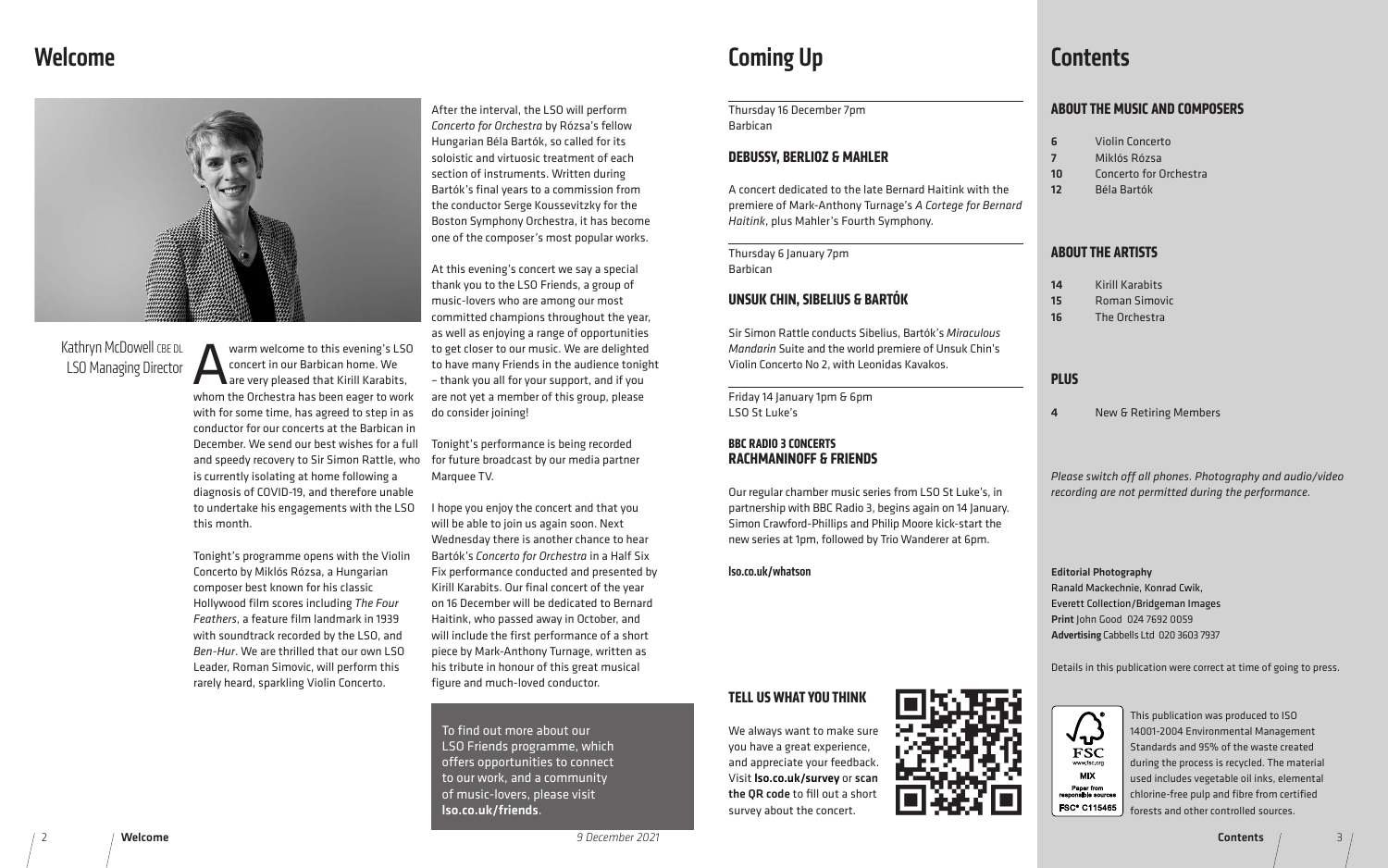4 New & Retiring Members *9 December 2021* New & Retiring Members 5

#### How did you first come to music?

David (pictured left): I come from a family of musicians where everyone played an instrument – it was the Cohen Orchestra! My parents first introduced me to the piano, then I tried the violin and percussion. Next came the flute, then

the saxophone and eventually my parents decided to give up. But my grandmother, a singer, had always wanted to play the cello. So she bought me a cello for my seventh Christmas. Little by little I discovered a trusting friend in this instrument.

Now I could not imagine my life without playing the cello. I thank my grandmother every time I am on stage. It's the only place where I have always felt completely at home.

James: I grew up surrounded by music with both my mother and father playing in the local Salvation Army brass band, so there were always brass instruments around the house. I first picked up the cornet at the age of three and as a youngster played with my local brass band, The GUS Band, The National Youth Brass Band of Great Britain and then the Grimethorpe Colliery Band, before starting my studies on trumpet at the Guildhall School of Music & Drama.

**What are you looking forward to most in the LSO's forthcoming season?**

David: There are too many conductors, soloists and pieces that have caught my eye to mention, which is one of the aspects of the LSO that attracted me the most. But I am looking forward to Shostakovich's Symphony No 15 (with its big cello solo) in February 2022.

James: I feel extremely privileged to be joining the London Symphony Orchestra and to have the opportunity to sit in a chair that has been held by some of my brass heroes is a dream come true (one of my most important brass playing icons is the incomparable Maurice Murphy, former Principal Trumpet). The history of this famous brass section is something to be cherished and I'm incredibly proud to be a part of what I hope will be a

very exciting future. I'm especially looking forward to Mahler's Fifth Symphony with Michael Tilson Thomas next year, and hearing Håkan Hardenberger give the world premiere of Helen Grime's new Trumpet Concerto.

#### **What advice would you give to young people wanting to pursue a musical career?**

**P** ever one to relish attention, Dominic Morgan has been a towering presence in the LSO for over 25 years, the rich dark tones of his contra bassoon underpinning the woodwind section. New colleagues have sometimes initially expressed surprise that the contra even possesses the possibility of the mellifluous beauty which Dominic generates unfailingly every time he plays. Both his attention to detail and sense of perfectionism have been inspirational. Those beautifully-phrased solos in Mahler's Ninth Symphony, Ravel's *Mother Goose* and Shostakovich's Fifth Symphony were there for all to hear, apparently effortlessly delivered. But perhaps the moments that remain most impressive have been those constant contributions which have helped build the LSO sound from the bass up, as it should be!

**David**: I am passionate about teaching music and encouraging the development of young talent. So this is a big and important question that needs careful attention, because not everyone is the same, and not everyone requires the same kind of advice or encouragement. I guess the universal advice is to be true to yourself and do what you most enjoy doing – that is what will make you happiest in your professional life and in all other aspects of your life.

James **(pictured below)**: I would tell them not to be afraid of being out of their comfort zone and make sure to experience as many types of music-making as they possibly can. We are well and truly spoilt for concert opportunities in London, so go and listen to as many as you can.



# Welcome to our New Members David Cohen and James Fountain

This month we give a warm welcome to two new Members to the LSO: David Cohen, Principal Cello, and James Fountain, Principal Trumpet. We took the opportunity to ask our newest Members a few questions.



We also say a fond farewell this month to Dominic Morgan, our Principal Contra Bassoon, after over 25 years.

Growing up in North London, Dominic Morgan studied the bassoon with Martin Gatt who, at that time, was Principal Bassoon of the LSO. He went on to study at the Royal Northern College of Music with William Waterhouse, also an ex-Principal Bassoon of the LSO. After freelancing successfully for a number of years, Dominic was appointed Sub-Principal Bassoon of the English National Opera, a position he held until joining the LSO, becoming a Member in 1994.

Aside from his musical exploits, Dominic has been a stalwart amongst the cycling brigade of the LSO, donning lycra and helmet to complete feats of athleticism and endurance up and down the mountains of whichever country we happen to be touring. Or if it is flat, round and about, just very fast. And all of this with plenty of time to prepare for an immaculate delivery of his contra part in the evening.

Dominic, it has been a pleasure to listen to your gorgeous playing over the years. We wish you all the very best in your new ventures.' *From Rachel Gough, LSO Principal Bassoon*



David Cohen made his solo debut with the Belgian National Orchestra at the age of nine. He studied at the Yehudi Menuhin School and at the Guildhall School of Music & Drama under Oleg Kogan. In 2002/03 he was nominated as the ECHO 'Rising Star' by the Royal Philharmonic Society of Belgium and the Amsterdam Concertgebouw.

In his career he has performed with the St Petersburg Philharmonic Orchestra, BBC Symphony Orchestra, London Soloists Chamber Orchestra and l'Orchestre Philharmonique de Liège, among others.

James Fountain grew up surrounded by music, in particular brass bands. After moving to London in 2012 to study Trumpet at the Guildhall School of Music & Drama, James was appointed as the Principal Trumpe of the Royal Philharmonic Orchestra just three years later. After five years with the RPO, he accepted the position of Principal Trumpet with the London Philharmonic Orchestra, before moving to the LSO.

He was featured as a concerto soloist on numerous occasions with the RPO, and other solo appearances have taken him around the world, with concerts in Australia, Brazil, Canada, Kuwait, Japan and the US, as well as regular trips across Europe.

In the recording studio, James can be heard performing on several film, video game and TV soundtracks, collaborating with composers such as Danny Elfman, Hans Zimmer, Alan Menken and Howard Shore.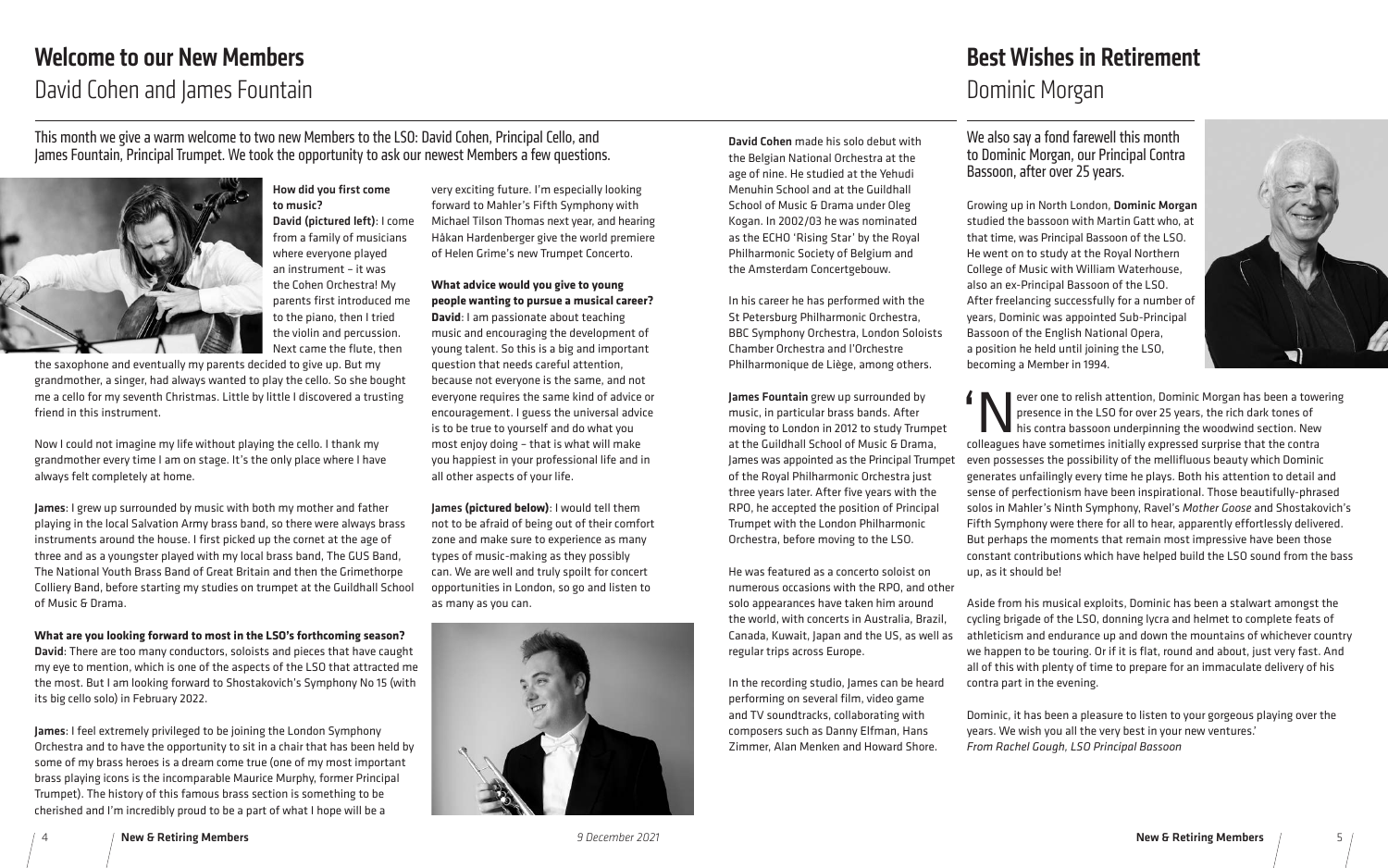iklós Rózsa titled his autobiography *Double Life*. He was one of the foremost film composers in Hollywood, who for three months a year wrote concert music in which form and substance were paramount.

Rózsa chose to free himself from the strict musical orthodoxies of his native Hungary by studying in Leipzig, and for a time was on the music staff of the city's Thomaskirche. A respect for the German tradition always kept the wild Hungarian elements in Rózsa's music in check.

In London, Rózsa started working for the film company of fellow Hungarian Alexander Korda, writing his first score for *Knight Without Armour* in 1937. As war loomed the following year, the company moved its entire production for *The Thief of Baghdad*  to Hollywood. Rózsa went with it, and never returned.

In Hollywood, Rózsa mixed with the likes of Stravinsky, Schoenberg and Korngold while enjoying a lucrative career as a first-choice composer at MGM studios. Across some 95 films, he was nominated for 13 Oscars and won three, most notably for *Ben-Hur*.

y 1952, Miklós Rózsa was respected<br>enough by the Hollywood milieu to b<br>offered a new contract by his princip<br>employer MCM Studios Rózsa made sure enough by the Hollywood milieu to be offered a new contract by his principal employer, MGM Studios. Rózsa made sure the contract included a clause granting him three months' leave every summer, during which he could work exclusively on concert music. When the first of these summers came round the following year, Rózsa turned his attention to writing a violin concerto to make good on an earlier, unpublished effort dating from his student days in Leipzig. Rózsa had met the great virtuoso Jascha Heifetz once, via the concerto close to the world of Béla Bartók. the violinist's accompanist Emanuel Bay. He decided to make contact with Heifetz again, and to offer him his new concerto to perform.

Rózsa was the ideal film composer, able to conjure up drama with a lightness of touch, brilliant with melody and, according to the critic Konstantinos Sotiropoulos, capable of 'revealing everything that is not being shown on the screen'.

His concert works reveal a romantic spirit charged with imagination but tempered by discipline, while his interest in Hungarian folk music is unmistakable. As well as his violin concerto for Heifetz, Rózsa's *Theme, Variations and Finale* was a concert staple for decades.

Heifetz, as expected from the greatest violinist of his day, asked Rózsa to draft a first movement of the concerto and send it to him before the matter would be discussed any further. Rózsa agreed, travelling to Rapallo in Italy in the summer of 1953. There he rented a villa with his family and worked on the concerto's opening movement.

**门** 28 minutes

> Old habits die hard: the composer – used to working quickly and under pressure in Hollywood – had finished the entire concerto within six weeks. According to anecdote, Rózsa then sent the score to Heifetz, who acknowledged receipt and agreed to provide feedback within a month. With six months elapsed, Rózsa believed the trail had gone cold and that he needed a new soloist. When Heifetz suddenly telephoned him, the composer reportedly presumed it was a prankster, proclaiming 'if you're Heifetz, I'm Mozart.'

Heifetz, it turned out, liked the concerto and worked with Rózsa on a few points of technique and some minor changes. After

a rudimentary play-through with orchestra to test the balance, the composer thinned some of the concerto's orchestral passages. On 15 January 1956, Heifetz gave the work's first performance with the Dallas Symphony Orchestra conducted by Walter Hendl.

Heifetz was no doubt drawn to the concerto's romantic spirit, which pits soaring rhapsodies against a backdrop of faint unease, all seasoned with a residue of the Hungarian folk music so dear to Rózsa, and that drew

That sense of restlessness is apparent from the first movement, which not only oscillates between the keys of D major and D minor, but alternates 'duple' and 'triple' meters (two and three beats to the bar). Over that, the violin soloist takes flight using the melody outlined right at the start by the clarinet. Listen out for the return of this main tune later in the movement, played slower and in canon with a solo viola (one instrument starting a few beats after the other) accompanied by strings and harp.

The second, slow movement has a nocturnal mood, but rises to an impassioned climax before returning to what film music specialist Andrew Knowles has referred to as 'a twilight world seemingly far beyond our reach'.

The third movement appears to look back at that twilight mood for an instant, but its argumentative tone is otherwise driven by hard, earthy rhythms that bind soloist and orchestra in a tussle. Rózsa liked to draw a distinction between his film and concert works, but he allowed the producer Billy Wilder to persuade him to reuse this music for the 1970 movie *The Private Life of Sherlock Holmes*.

## Miklós Rózsa Violin Concerto Op 24

1 Allegro non troppo

- ma passionato
- 2 Lento cantabile
- 3 Allegro vivace



Programme note by Andrew Mellor

# Miklós Rózsa In Profile 1907 (Hungary) to 1995 (US)



### **IN BRIEF**

Born 1907, Budapest

Died 1995, Los Angeles

Musical training Leipzig Conservatory

## Musical acquaintances

Igor Stravinsky, Arthur Honegger, Jascha Heifetz

#### Best known for

Film scores including *The Four Feathers* (recorded by the LSO), *The Thief of Baghdad*, *Spellbound*, *A Double Life* and *Ben-Hur*; concert works including *Theme, Variations and Finale*, concertos for violin and cello

Composer profile by Andrew Mellor

# **INTERVAL** 20 minutes

Enjoying the concert? Let us know.

@londonsymphony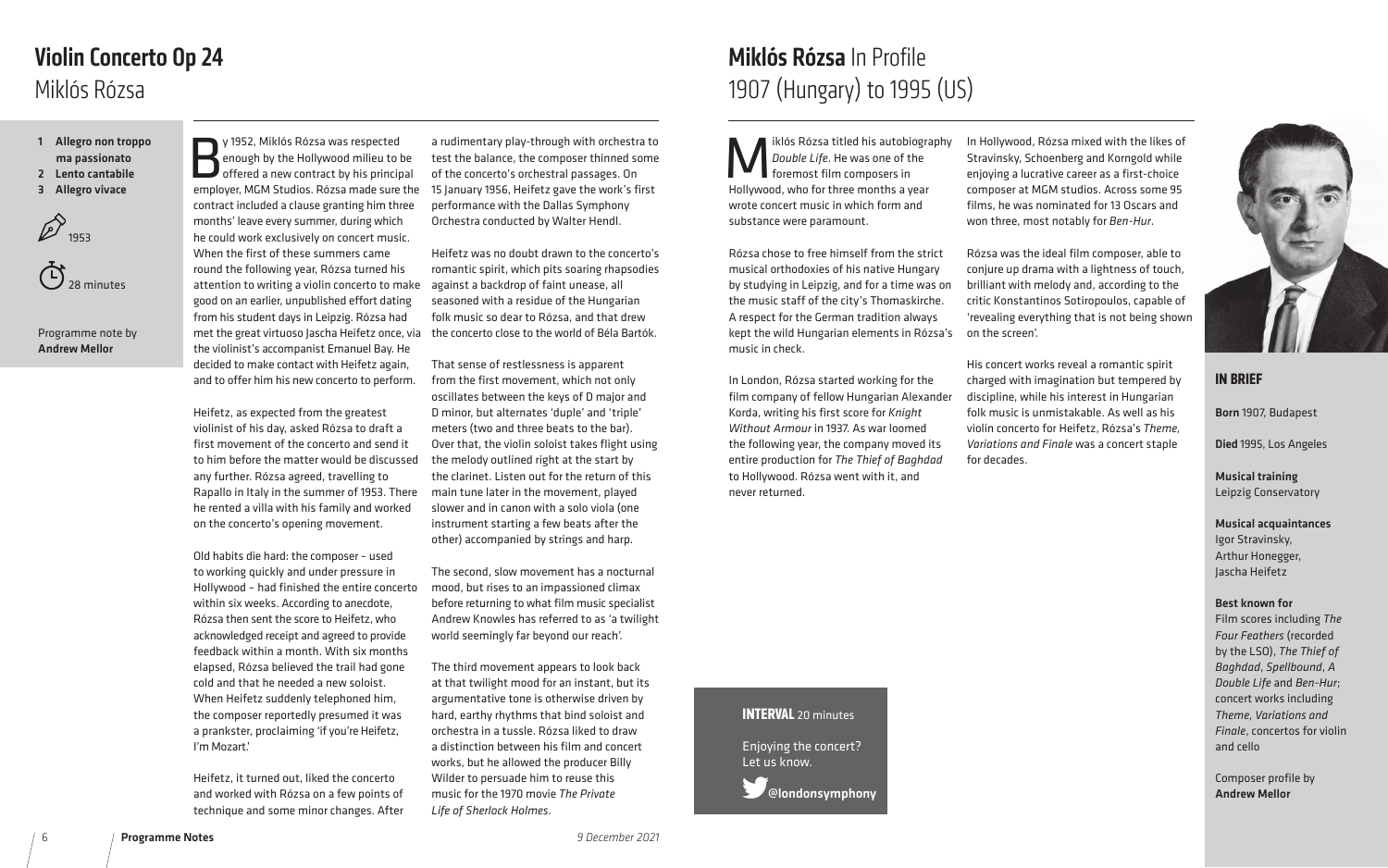## **COMING UP IN THE NEW YEAR**

**Sir Simon Rattle conducts** Sibelius, Dvořák, Bartók, Gershwin & Brahms *January, March & June*

World and UK premieres from Unsuk Chin, Helen Grime, Francisco Coll & Joel Järventausta *6 January & 3 April*

Haydn's *Creation* with Lucy Crowe, Andrew Staples, Roderick Williams & the London Symphony Chorus *3 & 6 March*

# **2022** Sings Weill's *The Seven Deadly Sins* Save on your booking<br>24 February & 28 April 28 April 28 April 28 April 24 February 8 28 April 28 April 28 April 28 April 28 April 28 April 28 April 2011

# with multibuy discounts

Barbara Hannigan sings Poulenc's *La voix humaine* & Magdalena Kožená sings Weill's *The Seven Deadly Sins 24 February & 28 April*

A Gospel Celebration with André J Thomas *29 May*

Sir Antonio Pappano conducts Italian opera *2 & 5 June*

## Wildcard tickets available from £10 or £15 *plus booking fee*

## lso.co.uk/january-july2022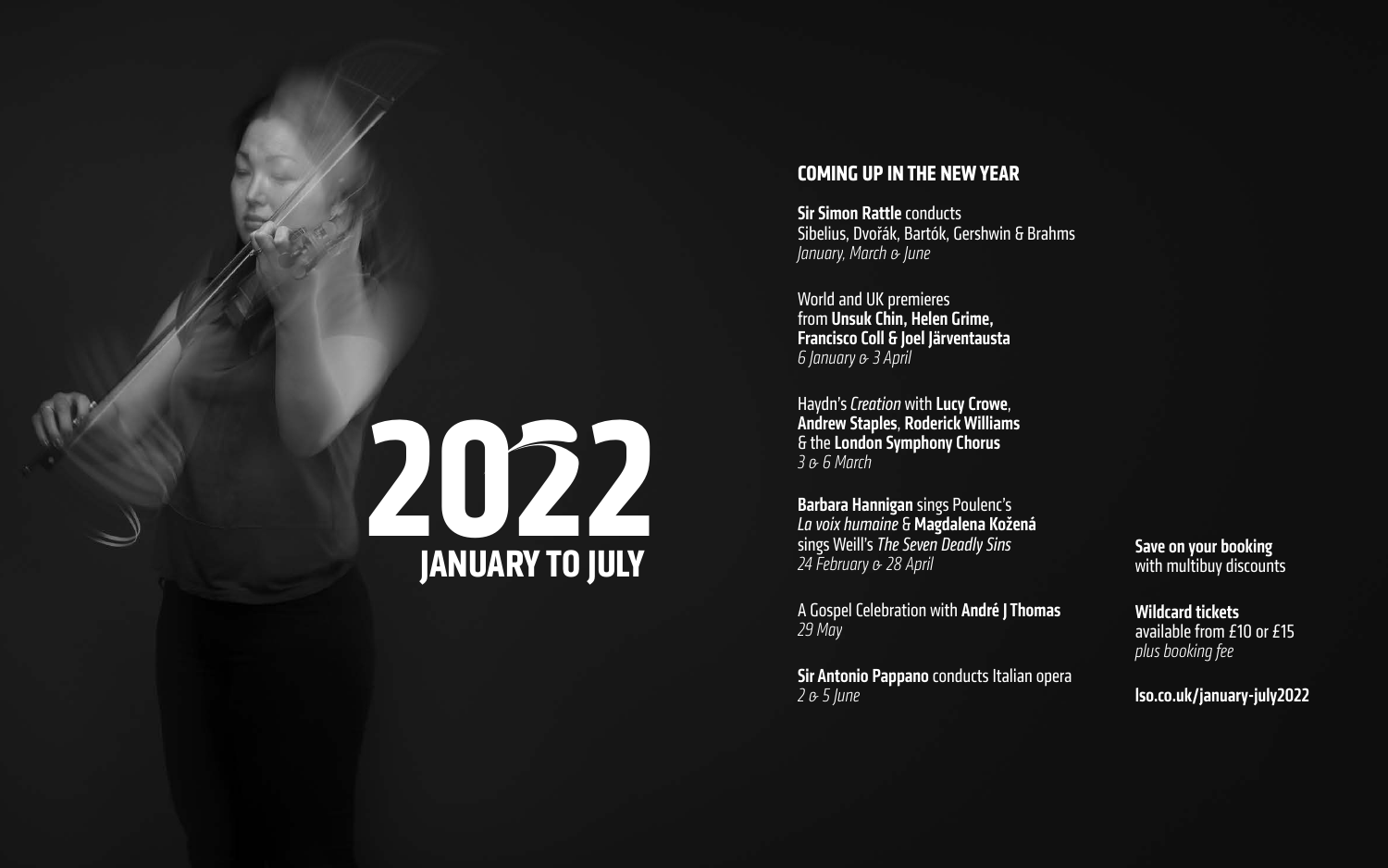he Concerto for Orchestra was amor<br>Béla Bartók's last works. During the<br>late 1930s he had produced some of<br>his finest and most characteristic pieces, he *Concerto for Orchestra* was among Béla Bartók's last works. During the late 1930s he had produced some of including the *Music for Strings, Percussion and Celeste*, the *Sonata for Two Pianos and Percussion*, the Second Violin Concerto and his last two string quartets. But such an outpouring of energy had sapped his strength, and meanwhile the political situation in Europe began to deteriorate rapidly. After Hitler's annexation of Austria in 1938, Bartók began to consider emigrating, but felt unable to leave his ailing mother. Only after her death in December 1939 could he begin to make plans, helped by a successful concert tour of the US in the spring of 1940. He and his second wife Ditta (also a concert pianist) finally left Hungary for New York in October that year.

Bartók's American agent had held out the prospect of a rosy future for him in America; but his high hopes were soon disappointed. Bartók was already unwell with early symptoms of leukaemia and tuberculosis; his finances were precarious, and the first US concerts he gave in partnership with his wife were coolly received. He took on a few private Bartók stated that the concerto's title pupils, and accepted a research fellowship at Columbia University, working on a collection of Serbo-Croat folk songs. From November 1941, when he last appeared as a concerto soloist, his public appearances as a pianist were increasingly rare. His compositional efforts, too, seemed to have dried up. In the spring of 1942 he wrote despairingly to his publisher: 'I really don't know if and when

I will be able to do some composing work. Artistic creative work generally is the result of an outflow of strength, high-spiritedness, joy of life, etc – all these conditions are sadly missing with me at present'.

In the spring of 1943 Bartók accepted a visiting appointment at Harvard to present a lecture series on Hungarian folk music. After giving only three lectures he collapsed and was rushed to hospital. Two fellow Hungarian émigrés, the conductor Fritz Reiner and the violinist Jozsef Szigeti, were so concerned at his plight that they persuaded Serge Koussevitzky, conductor of the Boston Symphony Orchestra, and director of the wealthy Koussevitzky Foundation, to offer Bartók \$1,000 for a new orchestral piece. Despite misgivings over his poor state of health, Bartók found the commission irresistible. He began work on the *Concerto for Orchestra* in mid-August 1943 while convalescing in the Adirondack Mountains, and finished it just two months later. Koussevitzky and the Boston Symphony Orchestra gave the premiere at Carnegie Hall, New York, on 1 December 1944.

is explained by the tendency to treat the single instrument or instrument groups in a 'concertante' or soloistic manner. The virtuoso treatment appears, for instance, in the fugato sections of the development of the first movement (brass instruments), or in the *perpetuum mobile*-like passage of the principal theme in the last movement (strings), and especially in the second

## 1 Introduzione

- (Introduction)
- 2 Giuoco delle coppie (Game of Pairs)
- 3 Elegia (Elegy)
- 4 Intermezzo interrotto (Interrupted intermezzo)
- 5 Finale



#### Programme note by Wendy Thompson

## Béla Bartók Concerto for Orchestra

movement, in which pairs of instruments consecutively appear with brilliant passages.

The *Concerto for Orchestra* is cast in Bartók's favourite 'arch-form' – a symmetrical plan he adopted either for individual movements or sometimes for complete works, such as the Fourth Quartet. Here the weighty first and last movements frame a pair of movements in lighter styles – a Scherzo and an Intermezzo – which in turn enclose a central Elegy in Bartók's typical 'nightmusic' mood.

The first movement opens with a long, slow, atmospheric introduction which contains germs of material taken from the rest of the piece, and serves as an introduction to the whole. The second movement is called 'Game of Pairs', referring to the way in which woodwind – bassoons, oboes, clarinets, flutes – and finally muted trumpets present a rather jaunty little tune sequentially in pairs. Their opening statements are followed by a chorale-like interlude on brass, before the short sections return again, this time with the instruments mixed. Bartók described the central movement, 'Elegy', as a 'lugubrious death-song', and its passionate outbursts may be interpreted as a cry from the heart of the stricken composer, lamenting both his exile and his impending death.

The lyrical string theme of the fourth movement, 'Interrupted intermezzo', was based on a Hungarian popular song by Zsigmond Vincze ('You are lovely, you are beautiful, Hungary') but Bartók interrupts

this nostalgic paean to his homeland with a brittle, savage burlesque of the march theme from Dmitri Shostakovich's Seventh Symphony, 'Leningrad', which at the time was much played on American radio as a symbol of resistance to Nazi oppression. According to Peter Bartók, Béla's son, his father found the banal 'crescendo theme' so ludicrous that he decided to make fun of it, turning it into a quickstep parody, and then getting the brass to blow raspberries at it. But one of Bartók's last letters suggests that the quotation referred to Koussevitzky's known admiration for Shostakovich; and another theory suggests that the parodied tune is actually from Franz Lehár's operetta *The Merry Widow*.

Bartók was not entirely happy with the Finale, and rewrote the ending after the first performances. The movement opens with a horn fanfare, which heralds a brilliant *moto perpetuo* (literally meaning perpetual motion) on the strings, inflected by the syncopated off-beat rhythms and inwardlycurling melodies of Central European folk music. The opening brass fanfare is subjected to masterful fugal treatment, but it is the strings which get their chance to shine in this vivacious movement.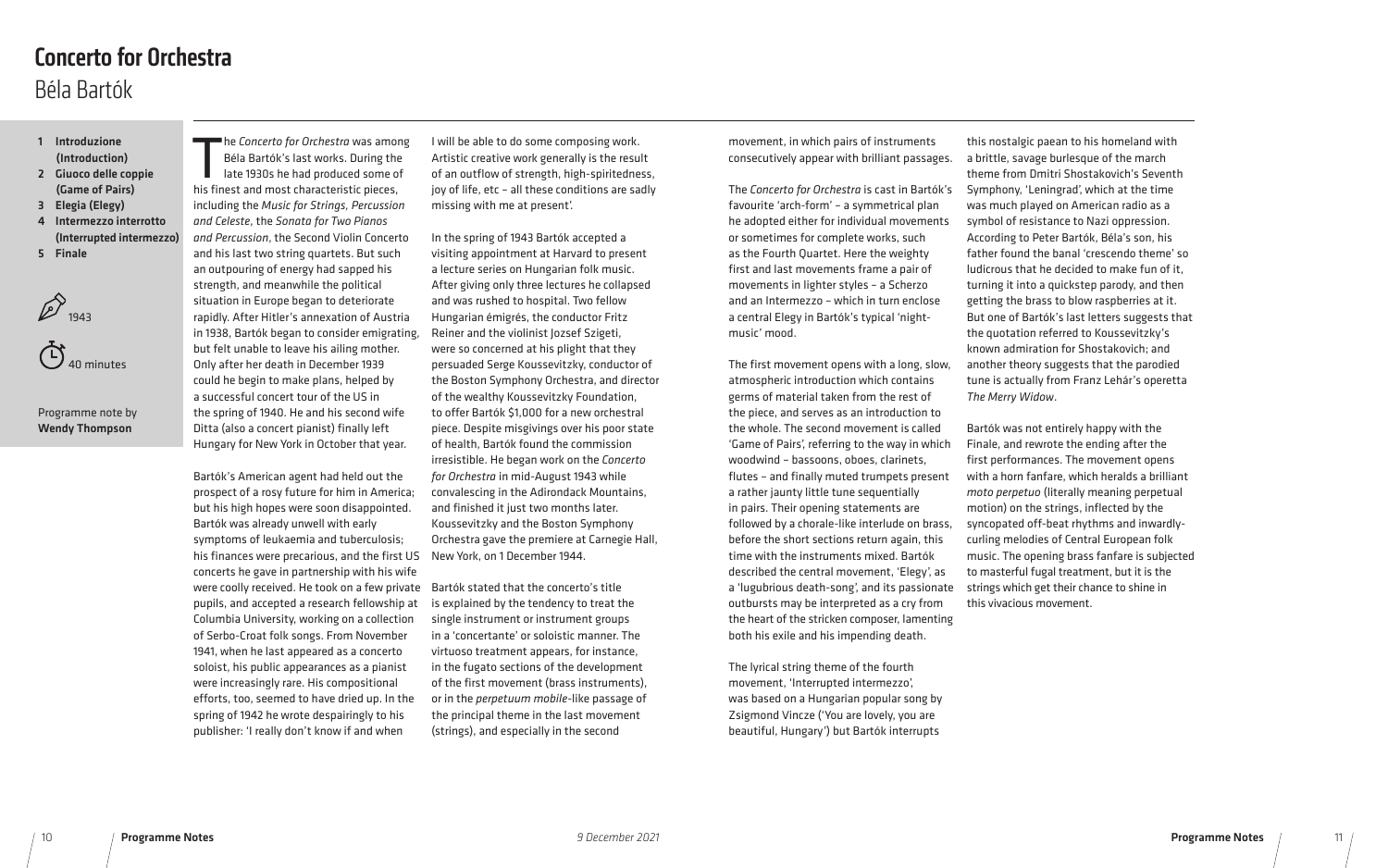**Born in 1881 in Hungary, Béla Bartók**<br>Born piano lessons with his mother<br>at the age of five. He studied piano<br>Composition at the Poyal Academy of Mu began piano lessons with his mother at the age of five. He studied piano and composition at the Royal Academy of Music in Budapest, where he created a number of works that echoed the styles of Johannes Brahms and Richard Strauss.

After graduating he discovered Austro-Hungarian and Slavic folk music. He travelled extensively with his friend and fellow composer Zoltán Kodály, and recorded countless ethnic songs and dances, which began to influence his own compositions. Kodály also introduced him to the works of Claude Debussy in 1907, the year in which Bartók became Professor of Piano at the Budapest Conservatory.

Bartók established his mature style with such scores as the ballet *The Miraculous Mandarin* and his opera *Duke Bluebeard's Castle*. He revived his career as a concert pianist in 1927 when he gave the premiere of his First Piano Concerto in Mannheim.

Bartók detested the rise of fascism and in October 1940 he quit Budapest and travelled to the US. At first, he concentrated on ethnomusicological researches, but eventually returned to composition and created a significant group of 'American' works, including the *Concerto for Orchestra* and his Third Piano Concerto. He died of leukaemia in New York City in 1945.

His character was distinguished by a firm, almost stubborn refusal to compromise or be diverted from his musical instincts by money or position. Throughout his working life, Bartók collected, transcribed and annotated the folk songs of many countries, a commitment that brought little financial return or recognition but one which he regarded as his most important contribution to music.

# 1881 (Hungary) to 1945 (US) Béla Bartók In Profile



#### **IN BRIEF**

Born Nagyszentmiklós, formerly Hungary, now Romania

Died New York City

Musical training

Royal Academy of Music, Budapest

#### Musical acquaintances

Zoltán Kodály, Fritz Reiner, Georg Solti, Joseph Szigeti, Serge Koussevitzky

#### Best known for

Six string quartets, the ballet *The Miraculous Mandarin*, the opera *Duke Bluebeard's Castle*, *Concerto for Orchestra*, *Music for Strings, Percussion and Celeste*

Composer profile by Andrew Stewart

#### **RACHMANINOFF & FRIENDS**

Rachmaninoff's life and career crossed over the 19th and 20th centuries, and took him from Europe to the US. We hear his music alongside works by his friends and contemporaries, including Stravinsky, Rimsky-Korsakov and Prokofiev.

Friday 14 January 1pm with Simon Crawford-Phillips & Philip Moore

Friday 14 January 6pm with Trio Wanderer

Friday 11 February 1pm with Olenoa Tokar & Igor Gryshyn

# **CHAMBER AT LSO ST LUKE'S IN 2022 MUSIC**

Friday 11 February 6pm with Boris Giltburg

## **SAINT-SAËNS' CIRCLE**

Saint-Saëns was one of the most gifted composers of his era, influencing a generation of French composers. Among his students, friends and contemporaries were Fauré and Bizet, and many more, whose music we hear paired with his own.

Friday 18 March 1pm with Sandrine Piau

Friday 18 March 6pm with Pavel Kolesnikov & Samson Tsoy

Friday 25 March 1pm with the Nash Ensemble

Friday 25 March 6pm with the Gould Piano Trio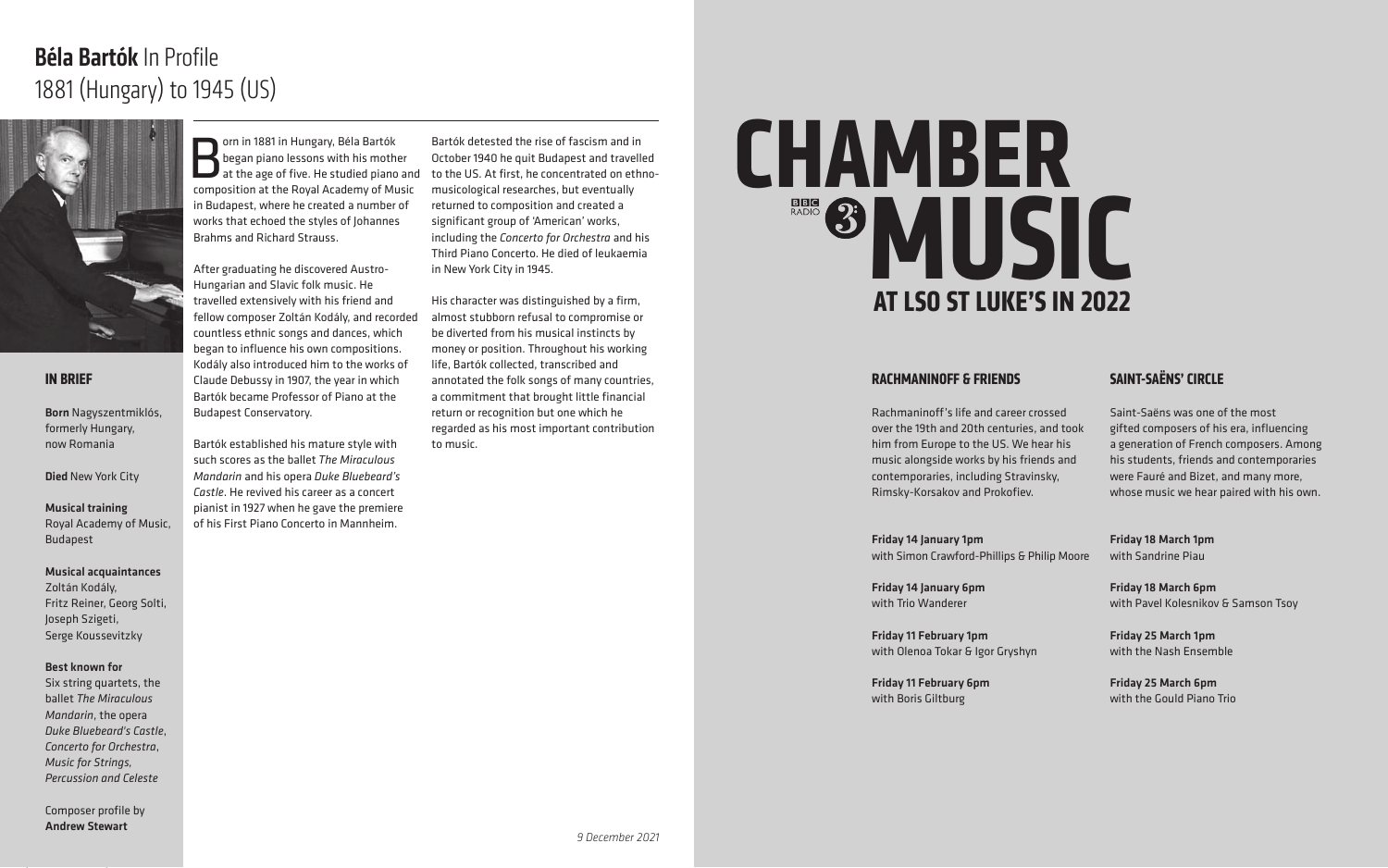## violin Roman Simovic



14 Artist Biographies 15 *9 December 2021* Artist Biographies

of recordings – most notable are four CDs directing LSO strings for the LSO Live label, as well as a CD of complete Paganini Caprices

A sought-after artist, Roman has been invited and continues to perform at various distinguished festivals such as the Verbier Festival, White Nights Festival St Petersburg, Vadim Repin's Trans-Siberian Art Festival, Easter Festival Valery Gergiev Moscow, Dubrovnik Summer Festival in Croatia, Kotor Art Montenegro, the BEMUS and NOMUS Festivals in Serbia, Sion Valais Switzerland, Norway's Bergen Festival, Moscow Winter Festival, Portogruaro Festival in Italy and Granada Music Festival, collaborating with such artists as Leonidas Kavakos, Yuja Wang, Gautier Capuçon, Mischa Maisky, Shlomo Mintz, François Leleux, Itamar Golan, Simon Trpčeski, Janine Jansen, Julian Rachlin, Vadim Repin, Evgeny Kissin, Antoine Tamestit, Antonio Meneses and Nikolai Lugansky. Roman holds a visiting Professor of Violin position at the Royal Academy of Music and has extensive experience as an educator. He has presented masterclasses in the US, UK, South Korea, Japan, Australia, Italy, Sweden, Switzerland, Serbia, Montenegro, Israel, as well as at the Verbier Festival, where he frequently performs as a soloist with orchestra, and as a chamber musician Roman Simovic's virtuosity and musicality have taken him throughout all continents performing on many of world's leading stages including the Carnegie Hall, Bolshoi Hall of the Tchaikovsky Conservatory, Mariinsky Hall in St Petersburg, Grand Opera House in Tel-Aviv, Victoria Hall in Geneva, Rudolfinum Hall in Prague, Barbican Hall in London, Art Centre in Seoul, Grieg Hall in Bergen and Rachmaninov Hall in Moscow. Roman has been awarded prizes at numerous international competitions among which are: Premio Rodolfo Lipizer (Italy, first prize winner and winner of twelve audience prizes), Sion-Valais (Switzerland), Yampolsky Violin Competition (Russia) and the Henryk Wieniawski Violin Competition (Poland). As soloist, Roman has appeared with orchestras including the London Symphony Orchestra, Mariinsky Theatre Symphony Orchestra, Teatro Regio Torino, Symphony Nova Scotia, Franz Liszt Chamber Orchestra, Camerata Bern, Camerata Salzburg, CRR Chamber Orchestra, Poznan Philharmonia, Prague Philharmonia and North Brabant, with conductors such as Valery Gergiev, Sir Antonio Pappano, Daniel Harding,

ririll Karabits has been Chief Conductor of the Bournemouth Symphony Orchestra for 13 years, and their relationship has been celebrated worldwide. Together they have made many critically acclaimed recordings, performed regularly at the BBC Proms and appeared together at the Barbican as part of the Beethoven celebrations in the 2019/20 season.

and recitalist. Roman has released a comprehensive list Gianandrea Noseda, Kristjan Järvi, Jiří Bělohlávek, Pablo Heras-Casado, Nikolai Znaider and Thomas Søndergård.

for violin solo. Roman has been Leader of the London Symphony Orchestra since 2010. He plays a 1709 Antonio Stradivari violin which was generously given to him on loan from Jonathan Moulds. In the 2021/22 season Roman appears as soloist with the Quebec Symphony Orchestra, RTVE Symphony Orchestra, Zagreb Radio Orchestra with Ivan Repušić, Asturias Symphony Orchestra playing and directing, Braunschweig Staatsorchester with Srba Dinić, Ulster Orchestra with Daniele Rustioni and Zagreb Philharmonic Orchestra, among others.

Kirill has worked with many of the leading ensembles of Europe, Asia and North America, including the Cleveland, Philadelphia, San Francisco and Chicago Symphony orchestras, Munich Philharmonic, Orchestre National de France, Philharmonia Orchestra, Vienna Symphonic, Rotterdam Philharmonic, Yomiuri Nippon Symphony Orchestra, Orchestra Filarmonica del Teatro La Fenice and the BBC Symphony Orchestra – including performing a concertante version of Bartóks *Duke Bluebeard's Castle* at the Barbican. Kirill enjoys a special relationship with the Russian National Orchestra with whom he returned to the Edinburgh Festival in the 2018/19 season, and more recently embarked on extensive European and North American tours with Mikhail Pletnev, with his conducted them on their European tour in New York debut at the Lincoln Center.

Recent highlights include Kirill's debut with the Dallas Symphony and the Russian National Youth Symphony Orchestra, as well as return visits to the Minnesota Orchestra, Bamberger Symphoniker, Orchestre National Captiole de Toulouse, Antwerp Symphony Orchestra, as well as the BBC Proms with the Bournemouth Symphony Orchestra.

Highlights of the 2021/22 season include Kirill's debut with the Prague Radio Symphony Orchestra, as well as a number of US debuts which include the Pittsburgh Symphony, Baltimore Symphony and St Louis Symphony orchestras. This season sees Kirill return to the Orchestre Philharmonique de Strasbourg and the Opéra Montpellier for a production of Ravel's *Pelléas and Mélisande*. Kirill will also return to the Russian National Orchestra for their tour of the US.

A prolific opera conductor, Kirill has worked with the Deutsche Oper, Opernhaus Zürich and Oper Stuttgart, Glyndebourne Festival Opera, Staatsoper Hamburg, English National Opera, Bolshoi Theatre and he conducted a performance of Wagner's *The Flying Dutchman* at the Wagner Geneva Festival in celebration of the composer's anniversary. Music Director of the Deutsches Nationaltheatre Weimar from 2016–19, Kirill conducted acclaimed productions of Wagner's *Die Meistersinger von Nürnberg* and *Tannhäuser* as well as Mozart's DaPonte Cycle (*The Marriage of Figaro*, *Don Giovanni*, and *Così fan tutte*).

Working with the next generation of bright musicians is of great importance to Kirill. As Artistic Director of I, CULTURE Orchestra, he August 2015 with Lisa Batiashvili as soloist and a summer festivals tour in 2018, including concerts at the Concertgebouw in Amsterdam and the Montpellier Festival. In 2012 and 2014 he conducted the televised finals of the BBC Young Musician of the Year Award (working with the Royal Northern Sinfonia and BBC Scottish Symphony Orchestra), and has recently debuted with the National Youth Orchestra of Great Britain on a UK tour including a sold out and critically acclaimed performance at the Barbican.

Kirill was named Conductor of the Year at the 2013 Royal Philharmonic Society Music Awards.



# conductor Kirill Karabits